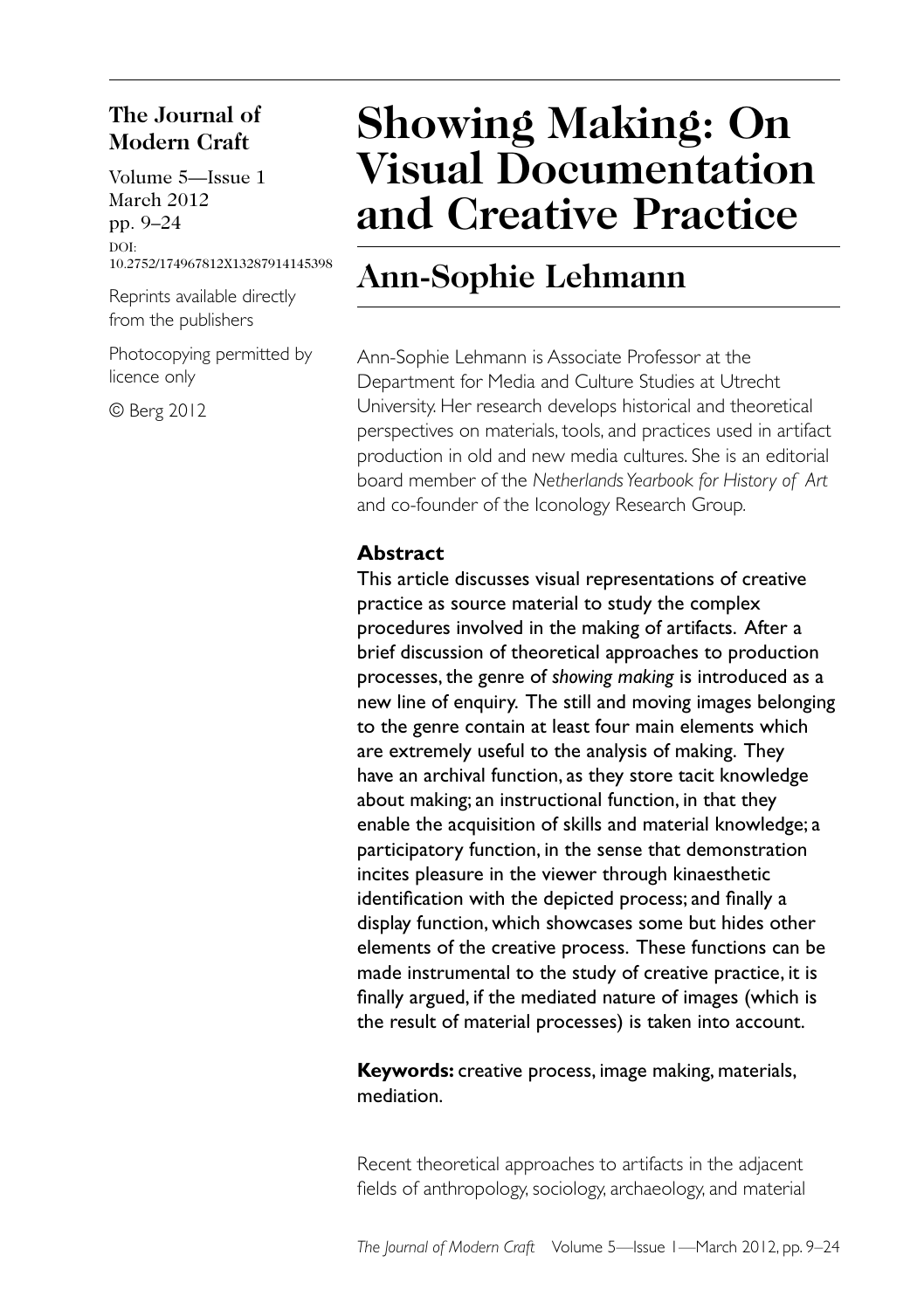culture studies all agree in one respect: if we want to understand what artifacts mean-in the broadest sense of the word-we have to investigate the complex, dynamic networks in which they are created, used, modified, collected, and destroyed.<sup>1</sup> Artifacts circulating within networks are often described using anthropomorphic metaphors, as in the well-known phrases "the social life of things" (Appadurai 1986), "the everyday life of objects" (Clark 2007), "the material life of things" (Lucchini 2010), and the "life cycle of artifacts" (Bijker 2010; Boradkar 2010). These metaphors have been useful in overcoming subject-object dualisms by emphasizing the idea that things, too, possess agency (e.g. Gell 1998; Latour 2005). Yet this biological analogy, in which things are likened to living organisms, is also misleading because it suggests that things only really exist from the moment that they are "born." And indeed many studies devoted to particular artifacts consider them primarily as finished objects, paying little attention to their becoming or, in keeping with the metaphor, their "prenatal" life.<sup>2</sup> In mammals, the prenatal phase of growth is homeostatic, in principle hidden from view and inaccessible except in particular medical or experimental settings. Therefore, it is usually excluded from the conception of life proper; thus a biography typically starts from birth.

The case is completely different with artifacts. As the very term (with its etymological root of factum) denotes, they are not the result of growing but of making, and while growing is a self-regulated, internal process, making is embedded in and accessible to human experience. Of course, everybody knows that things are not alive and it may seem naive to take the

metaphor so seriously. Yet the contrast between growing and making makes clear that if the analysis of things ignores processes of production, it fails to acknowledge how the complex interaction between humans, materials, tools, and technologies shapes the possible meanings and usages of the resulting artifact.<sup>3</sup> Understanding making therefore is vital to understanding artifacts.

#### **Making Is Motion**

The complexity of making poses a challenge to academic research. Theoretical approaches to what actually happens when a thing is made are only just being developed. A contemporary definition may describe the act of making as a temporary creative unit, fixed in time and place, in which materials, tools, and maker interact. In his book The Craftsman, Richard Sennett has described the knowledge resulting from this creative unit as "material consciousness," leaving open whether it resides in the human agent alone or also in the materials involved (2008: 119-46). The archaeologist Lambros Malafouris, in line with Actor-Network Theory, argues that an analysis of making cannot focus on the individual agents involved, but must study what happens between makers, materials, and tools. He describes this in-between as material engagement, or the "grey zone where brain, body and culture conflate" (2010: 22), a zone essentially defined by a constant flow of activities, from neurons firing, to hands moving, to materials resisting, and back. Howard Risatti in his Theory of Craft gives a similar though more technical definition, when he writes: "Both material and process are essential to craft and must be understood together as the basis of craft technique, a unity of operations centered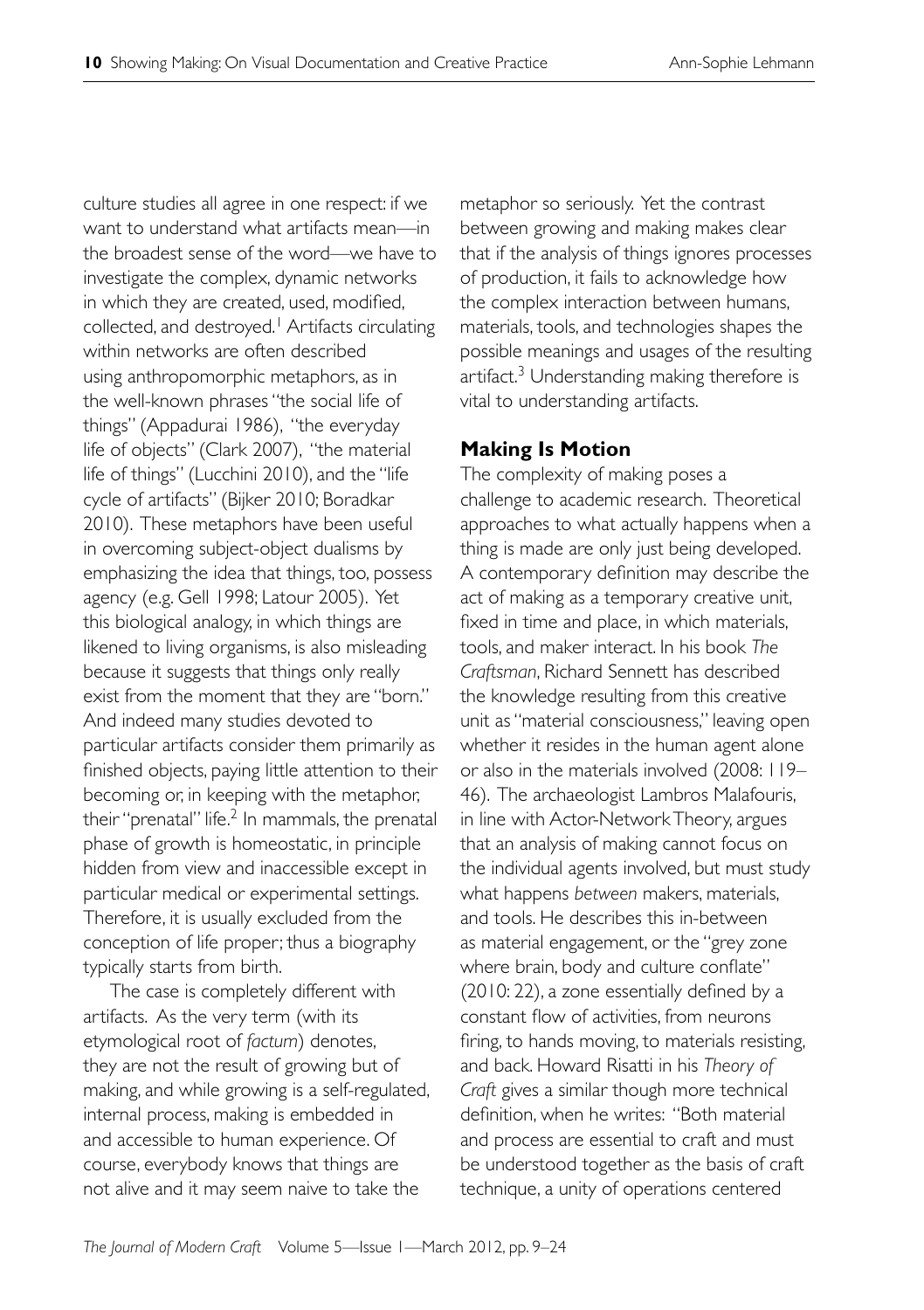in functional purpose" (2007: 99). And Glenn Adamson has pinpointed motion as the prime catalyst of this unity, stating that craft really "only exists in motion" (2007). The connection of creative actions through purposeful motion is also paramount in Timothy Ingold's interpretation of making. The anthropologist compares artists and artisans to "itinerant wayfarers" who "make their way through the taskscape as do walkers through the landscape." To follow the paths that they have waded through materials is to understand creativity (2010:  $97).$ 

A brief historical perspective on this line of thinking suggests that motion is indeed inherent to theorizing creativity. John Dewey had already stated in Art as Experience that every work of art always denotes "a process of doing or making" (1934: 47) and that art theory should therefore expand static and distanced aesthetic contemplation towards including dynamic and performative aspects of artistic production. Dewey envisioned this production as an exchange between two different material spheres. During making, he wrote, "inner material" (everything commonly ascribed to the embodied mind: thought, observation, memories, imagination, emotion) and "outer material" (the physical stuff the artist employs) interact. As "the physical process develops imagination, while imagination is conceived in terms of concrete material" (74-5), this exchange creates a purposeful back and forth movement, which results in an art object.

While the different yet related theoretical approaches briefly assembled here all agree that a theory of making needs to address the unit of agents (makers, materials, tools) and their dynamic interaction, the different

ways of expressing this idea also hint at the greatest obstacle such approaches may meet: how exactly can the interchange between inner and outer materials be grasped? How do we trace the paths that artisans have trodden as they have waded through their "taskscapes"? In other words, how can theoretical descriptions like these, which beautifully capture the complexity of making without necessarily clarifying it, be particularized in detailed studies of creative practice?

# **How to Study Making**

One problem certainly lies in the fact that the complexity of making challenges our most important analytical tool: written language and its essentially linear structure. Richard Sennett has argued that language "is not an adequate 'mirror tool' for the physical movements of the human body," and that only visual experience can take in making fully, and hence "enable our eyes to do the thinking about material things" (2008: 95). Back in the fifteenth century, the authors of instructional manuals warned the reader about the insufficiency of their own medium: in order to learn making one has to see it-ideally by looking over a master's shoulder-and not only read about it (Cennini 1960: 65). For theoretical studies of making, which of course need language, too, the deficiency of textual description is easier to balance when there is a direct access to the act of making and thus a lot of information, as in anthropological fieldwork or other encounters with contemporary process. Past making is exponentially more difficult to study. Sources may be lacking entirely, or else deemed unreliable-such as artists' biographies, which are often unfairly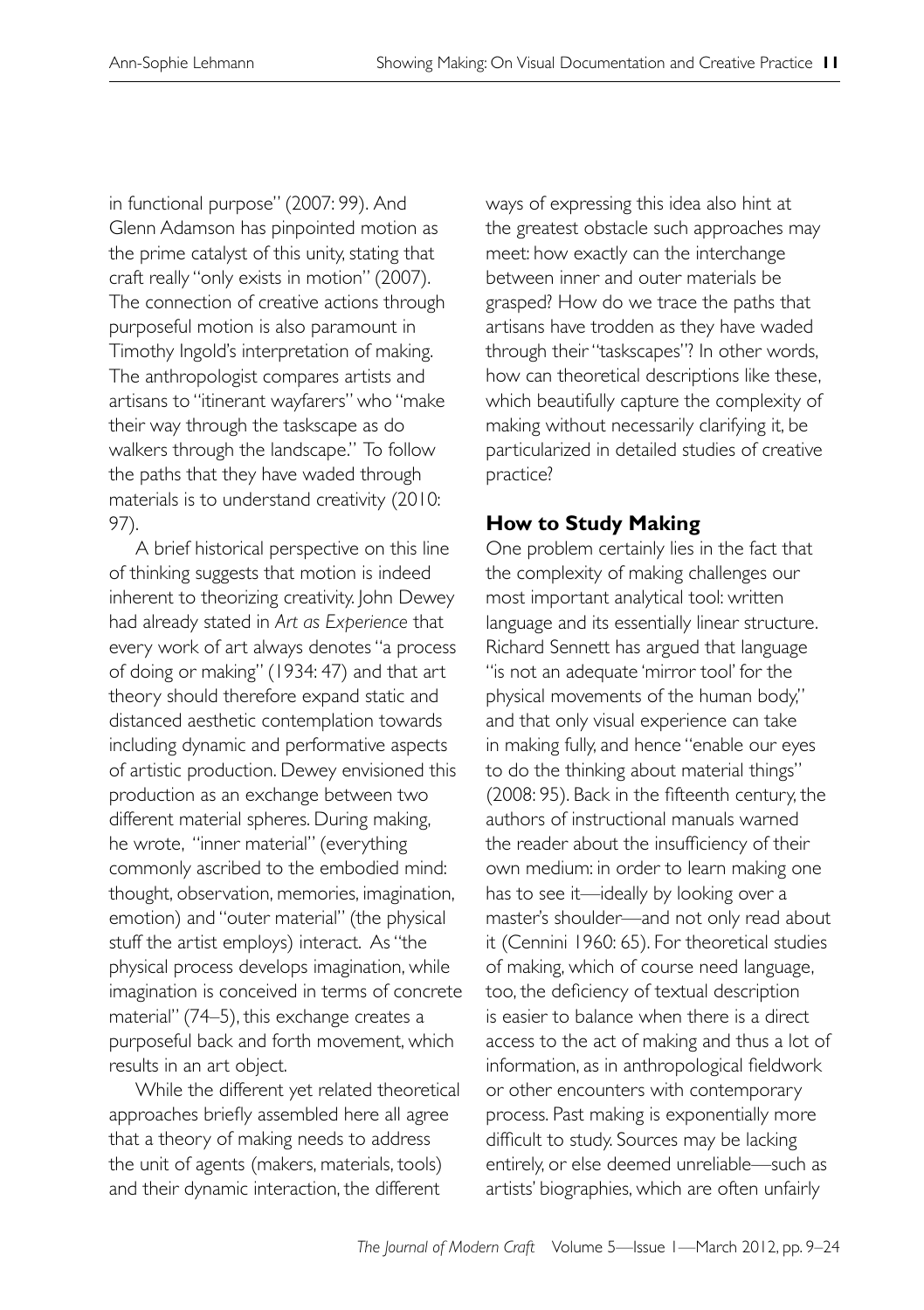neglected because they are considered merely anecdotal. Manuals and recipe books have only recently been discovered by researchers outside the field of restoration. A close reading of many recipes for the same thing, or a detailed account by a single artisan, may give an impression of the complexity of historic ways of making (see also Lehmann 2008; Smith and Beentjes 2010). Archaeologists have neither direct observation nor textual sources at their disposal and have to extract all information about making from the object itself (see also Bleed 2008). This is not to say that a theoretical analysis of making and its materials is unattainable. It does, however, mean that methods need to be developed, and language carefully employed, so as to match the complexity of making (Elkins 2008; Herzfeld 2007).

Generally speaking, studies of artifactmaking can develop along four lines. Two of these are the province of particular academic fields: first, direct observation of process (anthropology, sociology); second, scrutinizing objects for traces of making (archaeology, art history, history of science). In addition, scholars working in any field may analyze textual descriptions of making and-the fourth line of developmentengage in reconstruction and re-enactment. These methods have all been explored to a greater or lesser extent by other writers. I would like to add a fifth line of enquiry here, which is to study the visual documentation of making in still or moving images. If direct observation enables "thinking about material things," as Sennett puts it, so too does mediated observation through visual documentation available in drawings, paintings, photographs, films,

animation, computer simulation, etc. Images can capture the complexity and simultaneity of making where words fail to do so. This is well known, of course, and popularizing as well as academic studies of practice are more often than not accompanied by visual material. But here images are typically used as illustrations, as transparent windows that seem to grant direct access to whichever process is discussed, substituting for the direct visual experience. What is new about the approach proposed here is that it aims to turn images into an analytical tool to investigate making by addressing not only what is shown, but how it is shown, how the image acquires the agency to show making and how its own materiality relates to the material process depicted.

#### **Showing Making**

The search for visual information about the making of artifacts reveals a distinctive iconography, surprisingly consistent throughout history and across cultures, geographies, and media. Taken together, images of people making something crystallize into an independent genre, the genre of "showing making." People engaged in crafting objects were depicted on Egyptian murals as early as 1400 BC, and Roman and early medieval artists created representations of miniature painters, glassblowers, weavers, and woodworkers. But images of making first became common in the early modern period with the institutionalization of craft within the guild system, which helped to encourage the production of illustrated craft manuals and portraits of artists and artisans. In the eighteenth century, crafting procedures were visually recorded for encyclopedic projects; the nineteenth century saw countless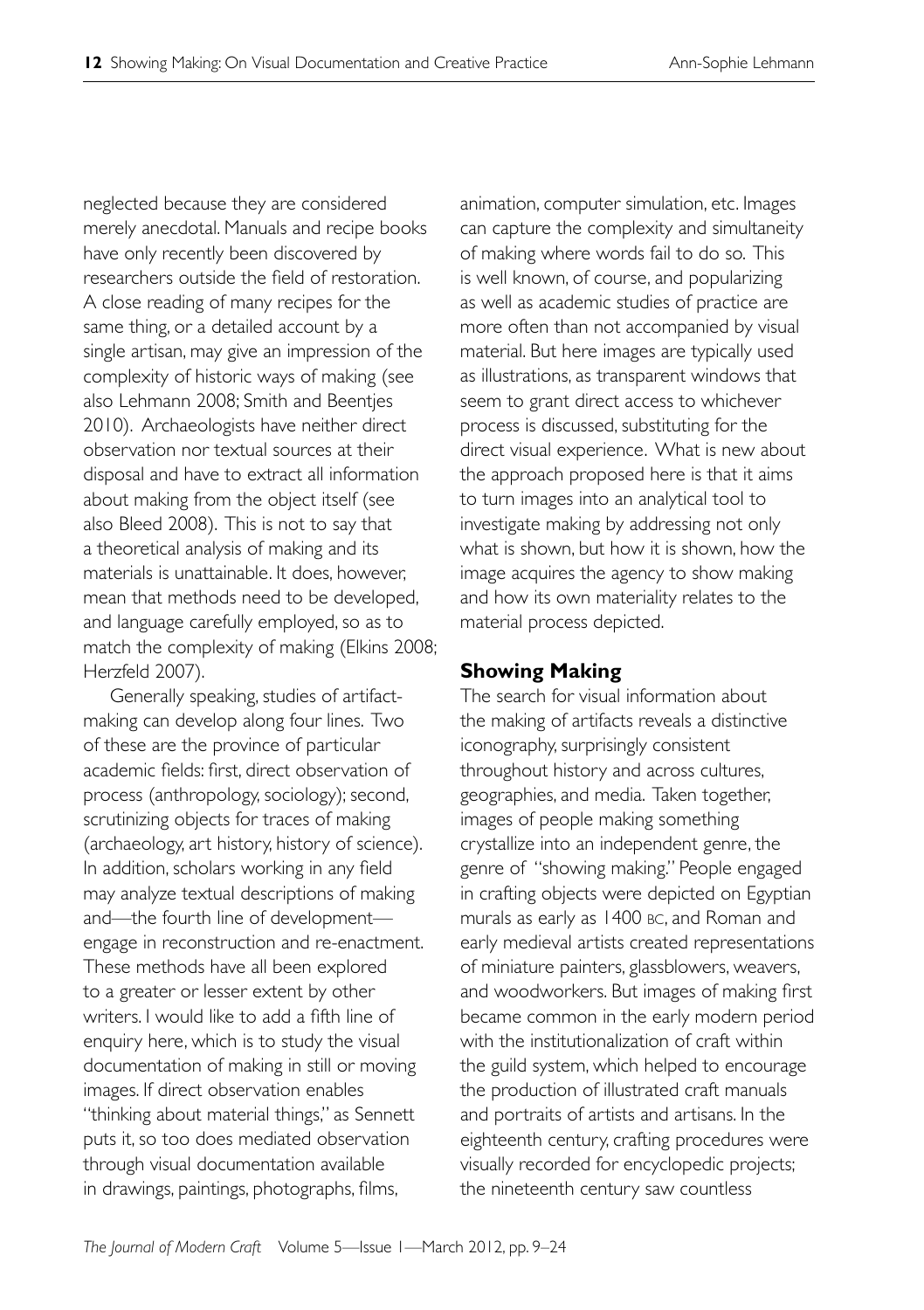allegorical and topological representations of craftspeople at work, and photography permitted extensive documentation of craft procedures, often their consecutive steps. In the twentieth century, film emerged as an ideal means to record the movements of production, and making became a favorite subject in documentary and educative film as well as television. In the age of new media, the visual representation of practice has multiplied in online tutorials, photosharing platforms, and YouTube videos that demonstrate "how to" make every artifact imaginable, from throwing bowls, weaving cloth, or folding origami to making digital artifacts with advanced software (Lehmann  $2012$ ).

The persistency and robustness of the genre through the ages—traveling with ease across different visual media and between art and popular culture-suggests that showing making has a basic anthropological function in helping to understand the complex nature of the human capacity to make things. Pictures which show making contain thickly layered information about the social material. technical, cultural, and aesthetic dimensions of the production of artifacts. While specific groups of images have been studied from some of these perspectives, there has never been an integral approach to the genre as a whole.<sup>4</sup> A critical analysis, with the goal of unpacking the wealth of information these images contain, may be useful to visual studies and art history as it helps to reconcile these fields with the realm of "making and doing," as Dewey called for. The visual analysis of making can also contribute to theories of creative practice as they currently develop in anthropology, sociology, material culture studies, and craft and design studies.

#### Knowledge, Skill, Pleasure, and **Display: The Elements of Showing Making**

Showing making has a number of key functions, which are more or less explicitly present in all examples of the genre, and which traverse the media used to depict or record the process at hand. First and foremost, representations of making are visual archives in which information and therefore knowledge about making is stored. How is glass shaped and blown (see also O'Connor 2007); how is clay kneaded and thrown on the wheel (see also Lehmann 2009; Malafouris 2010); how is a laptop assembled or a chocolate meringue cake baked? Archiving knowledge can be considered the passive function of the genre.

Second, showing making has an instructional value and can enhance the acquisition of skills for making things, such as in manuals, tutorials, and how-to videos. Even staged representations of making, such as a self-portrait in which a painter shows herself at the easel, or a "making-of" feature about a Hollywood movie, contain elements of instructional value in so far as they are generally truthful to procedures of material production (Lehmann 2006). As conveyor of skill, the image mediates between the domains of implicit and explicit knowledge and can be considered the active function of the genre.

A third purpose of showing making is to evoke pleasure through embodied identification. It is this aspect that makes both the passive, archiving function and the active, instructional function available to the viewer: looking at a film of someone drawing, for instance, generates knowledge about the process we see and it might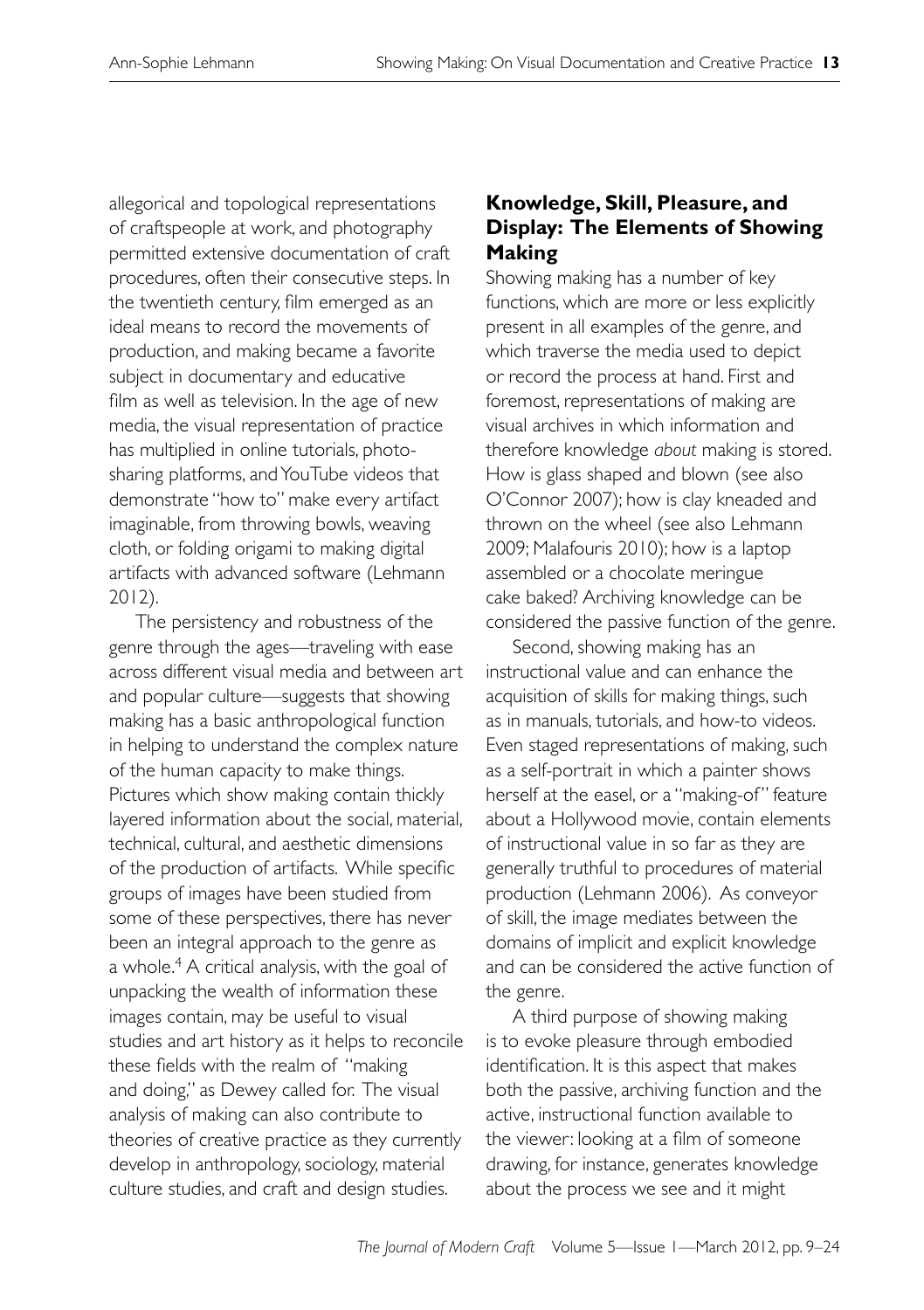enhance our own drawing skills. It also creates pleasure because we vicariously experience making the drawing ourselves, activating our capacity for kinaesthetic empathy. In the seventeenth century, René Descartes observed that a blind man extends his sense of touch through his cane, just like our hand seems to feel the tip of the pen on the paper-and not the pen in our fingers-when we write. Descartes concluded that we are able to extend our sense of touch beyond our physical being.<sup>5</sup> But the sense of touch can be extended even further because we can also "feel" the pen in the hand of someone else when we observe writing. Recent neurological research confirms that the physical experience of an action we merely perceive visually is a hard-wired neuronal part of perception. The existence of so-called mirror neurons shows that observing a familiar act triggers the same neurons that would fire if we were to perform the act ourselves. The more experience and knowledge we have of the action we observe, the more neurons fire (Calvo-Merino et al. 2006). This effect can also be observed outside the context of simultaneous observation: when looking at a handwritten letter of the alphabet, our brains replays (as it were) the movement that initially formed it, because our hand and our brain know how the letter was written (Freedberg and Gallese 2007).

This "hand in the brain" not only explains why the observation of the skilled action of others is such an essential element of learning a craft (Marchand 2007). It also elucidates why we enjoy watching artists and artisans even when we do not intend to learn their skills. While it takes talent and years to learn drawing or throwing clay

or stone knapping well, we can vicariously share in the immediate experience of skilled actions because we all know a bit about making marks on a surface, shaping soft material, or wielding a tool against a resistant material. Showing making extends this knowledge and allows the onlooker to participate, even if only and literally secondhand, in the skilled action of another person.

Finally, showing making can serve to put skillful practice on display in order to claim ownership over a certain technique, to create awe in the viewer, or simply to show off. This is often achieved by showing only certain elements of making. Like watching a magic trick, the viewer witnesses a process but cannot discern how the making actually happens. The display function is paradoxical because representation is employed to mystify rather than to clarify creation.

#### **Showing Making Is Mediated**

For the elements outlined here to become effective tools in the study of creative practice, the relation between making-the process—and showing—the image—needs to be taken into account. This relation is far from a simple one. First of all, drawings, paintings, prints, photographs, films, etc. are mediated objects that answer to specific pictorial conventions. These conventions and styles are shaped by the historical, cultural, and geographical settings in which an image is produced. Furthermore, images of making are only rarely direct transcriptions of process. When capturing these procedures, innumerable decisions are made that depart from strict objectivity, from the technologies used to editorial choices. Images fragment and compress; in showing one thing, they leave out another, and can easily be made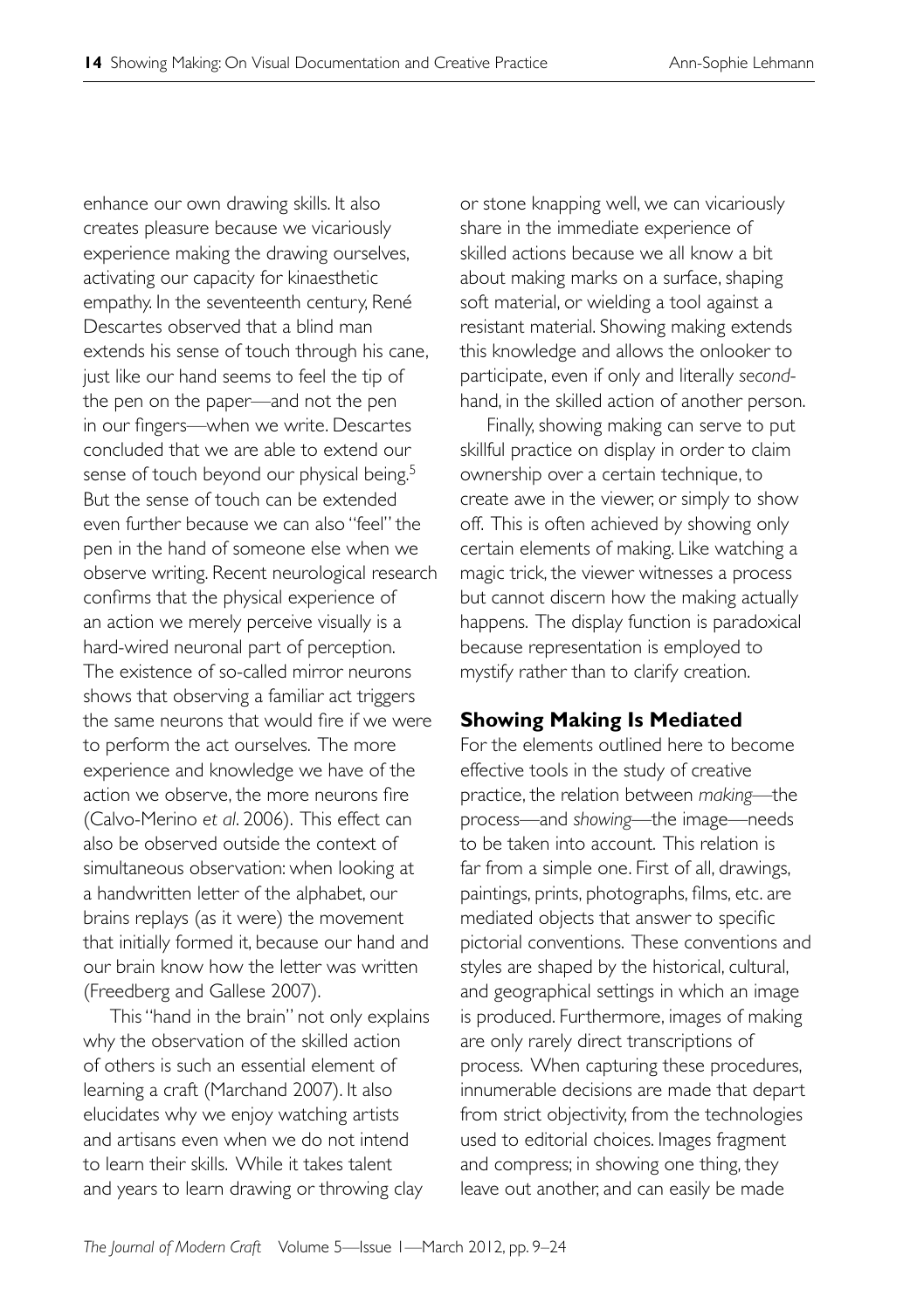to idealize, mystify, or obscure creative processes.<sup>6</sup> Showing making can only be employed for the study of creative practice if the double nature of the image which shows, but also hides, is acknowledged.

This, however, is not achieved by treating images only as representations, as immaterial signs, symbols, or carriers of information in need of interpretation-a dominant tradition in visual and media studies. Such primarily semiotic approaches tend to focus on the surface of images, leaving their material depth out of sight.<sup>7</sup> But images, too, are materially constructed artifacts. Making them involves tools, materials, and practices, which in turn shape style and meaning. Thinking about mediation as a material and not only a representational process introduces another layer to showing making. As well as the material practices represented in the image, we must direct our attention to the materiality of the image. It follows that in order to understand making through visual representation, processes of artifact making have to be studied in conjunction with processes of image making.

# **Coloring Lanterns, Umbrellas, and Photographs**

I would like to demonstrate the approach outlined here by examining some photographs by the Japanese photographer Enami Nobukuni, also known as T. Enami (1859-1929). Enami had a large studio in Yokohama and produced a vast number of albumen photographs, lantern slides, and stereo views during the Meiji and Taisho periods.<sup>8</sup> Among the most prominent genres in early lapanese photography, next to landscape scenes and portraits, are what David Odo has called "occupational scenes"

(2008). These show typical "Japanese" views like geisha drinking tea or Sumo wrestlers, but also include people at work, often engaged in crafting everyday objects. These images were attractive to tourists as well as to Japanese collectors (Odo 2008: 10-12). Enami's oeuvre includes a large number of such images.<sup>9</sup> Within this group a certain subset can be distinguished, showing both male and female artisans engaged in coloring common traditional artifacts such as screens. prints, fans, umbrellas, and lanterns. The photograph of the lantern painters illustrated here (Figure 1) was taken around the early 1890s. Of the four elements of showing making, it addresses the archival function of documentation as well as the display function most clearly. The frontal composition and the arrangement of the props point to a studio photograph. The fact that this is a staged image is confirmed by another photograph showing an umbrella painter, who is sitting under the same line of hanging lanterns and taking refreshments from the same teapot. In fact, he appears to be the very same



Fig I T. Enami, The Lantern Painters, hand-tinted lantern slide, c.1892-5. Reproduced with kind permission from Rob Oechsle, t-enami.org.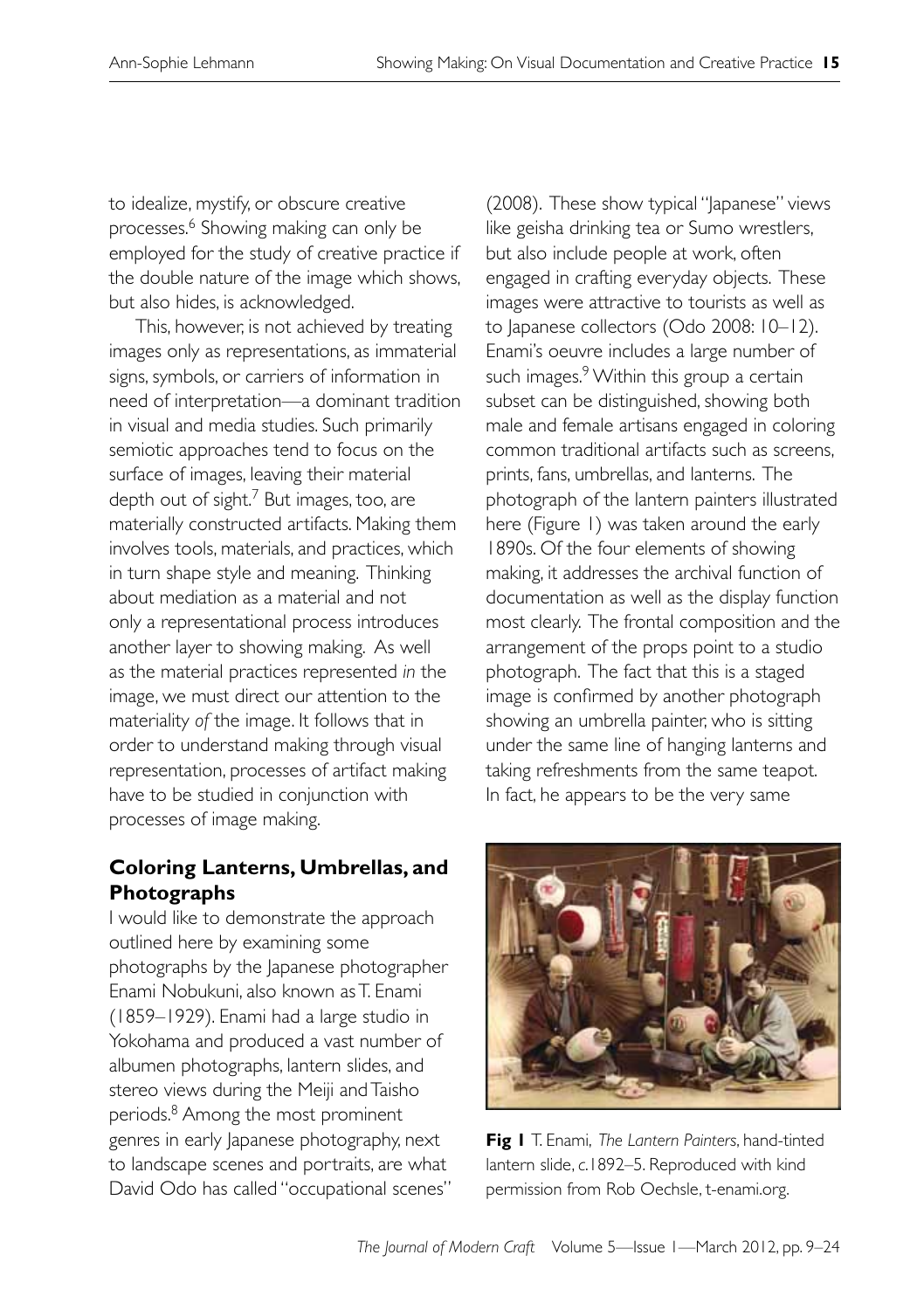

Fig 2 T. Enami, The Umbrella Painter, hand-tinted lantern slide, c.1892-5. Reproduced with kind permission from Rob Oechsle, t-enami.org.

man (Figure 2). A later Enami photograph, showing two boys painting lanterns, gives a more immediate impression of the process (Figure 3). The deep perspective, the wooden floor lanterns, bamboo and brushes piled in the background, the paint bucket, and the fact that the boys have dirty hands and have spread a newspaper on the ground to protect the paint from spilling, suggest that



Fig 3 T. Enami, Boys Painting Lanterns, hand-tinted lantern slide, c.1905-20. Reproduced with kind permission from Rob Oechsle, t-enami.org.

this might be a view of a real workshop. Not yet instructional, the picture nevertheless conveys more accurate information about the process and the skills involved (the second function of showing making), and also appeals to the "hand in the brain," which can relate to the large brush and imagine the movements that brought about the colorful patterns on the lanterns. In fact, in Japanese calligraphy, the process is as much valued as the result, and the ability to recreate brush movements from written signs and decorative patterns in the mind was probably high, adding a further kinaesthetic layer to the image (Nakamura 2007). The immediacy is also due to technical developments in photography that enabled a higher sensitivity to light and shorter shutter times, allowing the camera to move into new spaces.<sup>10</sup>

The most fascinating kinship between the processes on display and the material process of image making itself, however, lies in the coloring. Most of Enami's photographs were hand-colored and famous for being so. Techniques of hand-coloring, though invented in Europe, were brought to perfection in Japan, where traditional skills were applied to these new pictorial objects (Henisch and Henisch 1996; Lacoste 2010). In one of the first large photographic projects to issue a carefully staged image of Japan to the Western world, Captain Frank Brinkley's Japan: Described and Illustrated by the Japanese (published between 1897 and 1898; see also Hockley 2011), the ten folio-sized volumes of essays were accompanied by 260 hand-tinted albumen photographs. In Japan, 350 colorists worked on the project, including Enami's studio (Oechsle 2007-11). A black and white photograph shows employees in the workshop in Yokohama engaged in this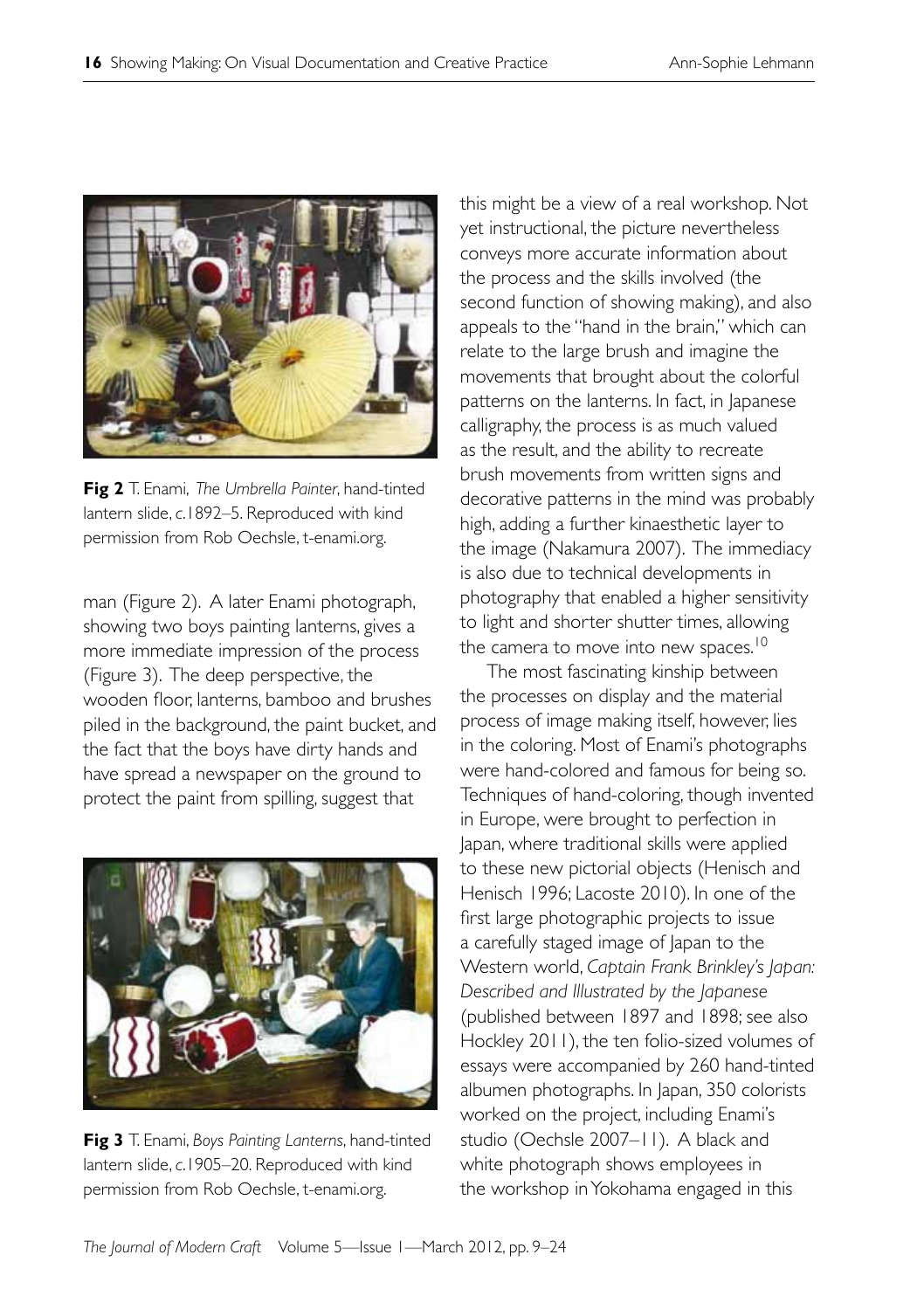work, an image that is certainly staged (given the careful display of different formats and phases of the coloring process), yet probably directed at insiders to the trade (Figure 4).<sup>11</sup> But scenes of coloring photographs also became a subject within collectable albums, extending the iconography of decorating lanterns, umbrellas, fans, or screens. These photographs were colored themselves, depicting the process they had undergone, and they also emphasized the pleasure of looking at these new and vividly colored artifacts, as is clear in an Enami photograph that shows boys engaged in coloring and looking at pictures (Figure 5).<sup>12</sup> Looking at photographs became an occupational motif

in its own right, showing, for instance, geisha contemplating pictures, either directly or through a stereoscope. In these scenes, the coloring process is not represented but is cleverly emphasized by coloring everything in the image but the depicted photographs.<sup>13</sup>

All of the pictures briefly described here reflect on the production and materiality of both the emerging medium of photography and the familiar medium of painting, as well as the new liaison they entered. The ensuing multilayered relation between showing and making not only reveals the appreciation of traditional crafts alongside a related, new craft technique. It also shows how coloring played an important role in linking



Fig 4 Unknown, Hand-tinting of Photographs in the Studio of T. Enami, half-tone image published in England in 1904, reproduced from albumen print, c.1895-7. Reproduced with kind permission from Rob Oechsle, t-enami.org.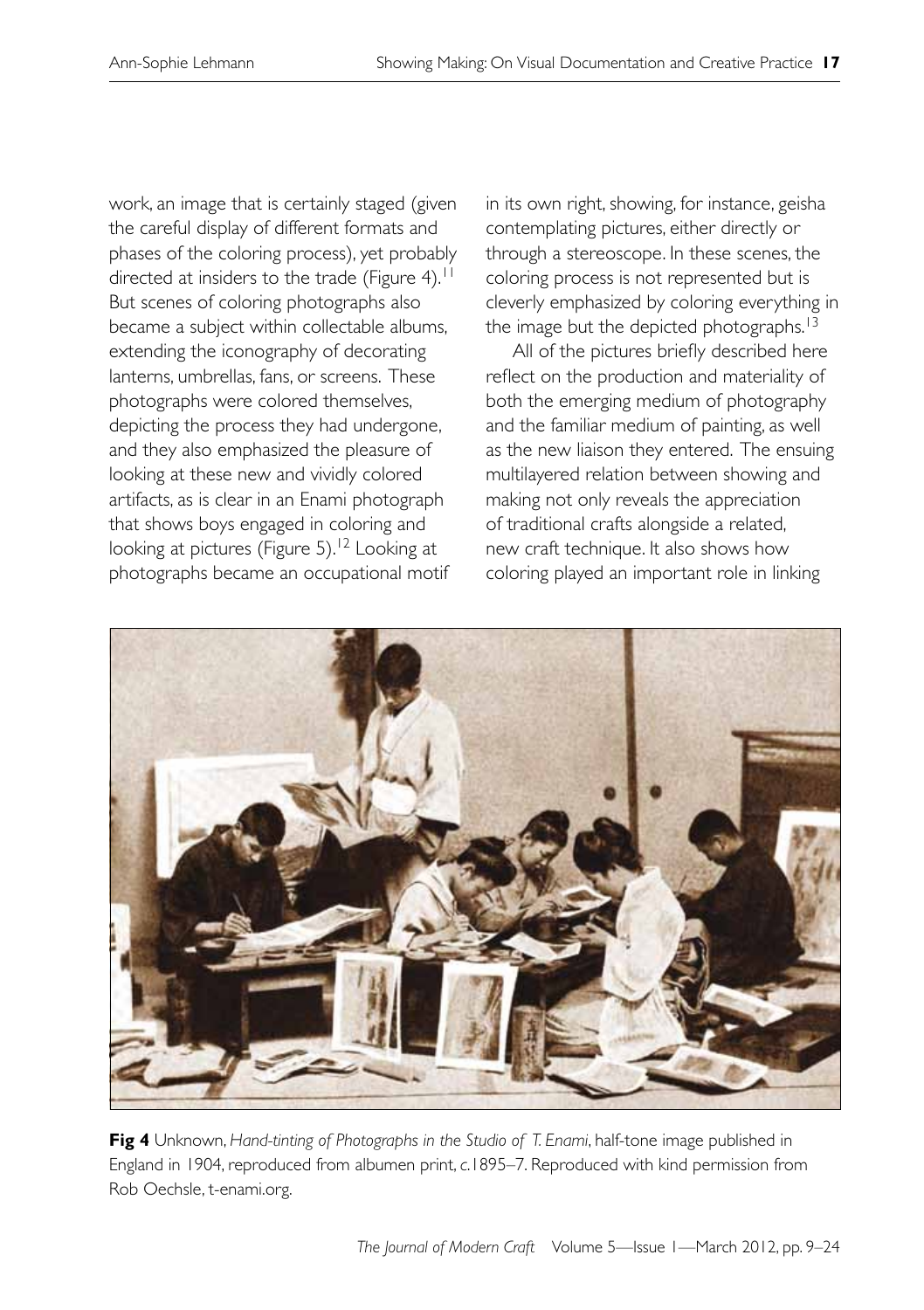

Fig 5 After T. Enami, Japanese Boys Coloring Pictures and Using Stereoscope, lithograph from a photograph by T. Enami, 1906-10. Reproduced with kind permission from Rob Oechsle, t-enami.org.

photography to familiar expressions of visual culture and helped to appropriate the new medium as Japanese. Finally, it stresses the cultural value attached to the art of coloring in general: an art that adorns manufactured objects, bringing images made with a mechanical device to life with a manual technique.

# **Conclusion**

The display of hand-coloring photographs in hand-colored photographs allows for a particularly distinct demonstration of the relation between the material practices represented in the image and the materiality of the image. This material bond, however, is also relevant in less obviously related media, such as video and clay, for instance.

Extremely corporeal craft techniques like throwing and kneading clay can only be

captured fully in moving images. In the many YouTube video tutorials that Simon Leach, grandson of Bernard Leach, has embedded on his website (www.simonleachpottery. com), the dexterity of handling clay stands in stark contrast to the amateur use of the recording medium. In a video that demonstrates the Japanese kikuneri wedging technique, Leach walks up to the running camera and adjusts it to the table he is kneading on (Lehmann 2009). The resulting close-up cuts off his head and shows only his hands and arms engaged with the clay while he is talking outside the frame (Figures 6a and 6b). Yet it is exactly this casual mode of recording, done by Leach himself, that helps the viewer identify with the material engagement documented here. By creating an almost too close visual contact with Leach's body and the clay, the video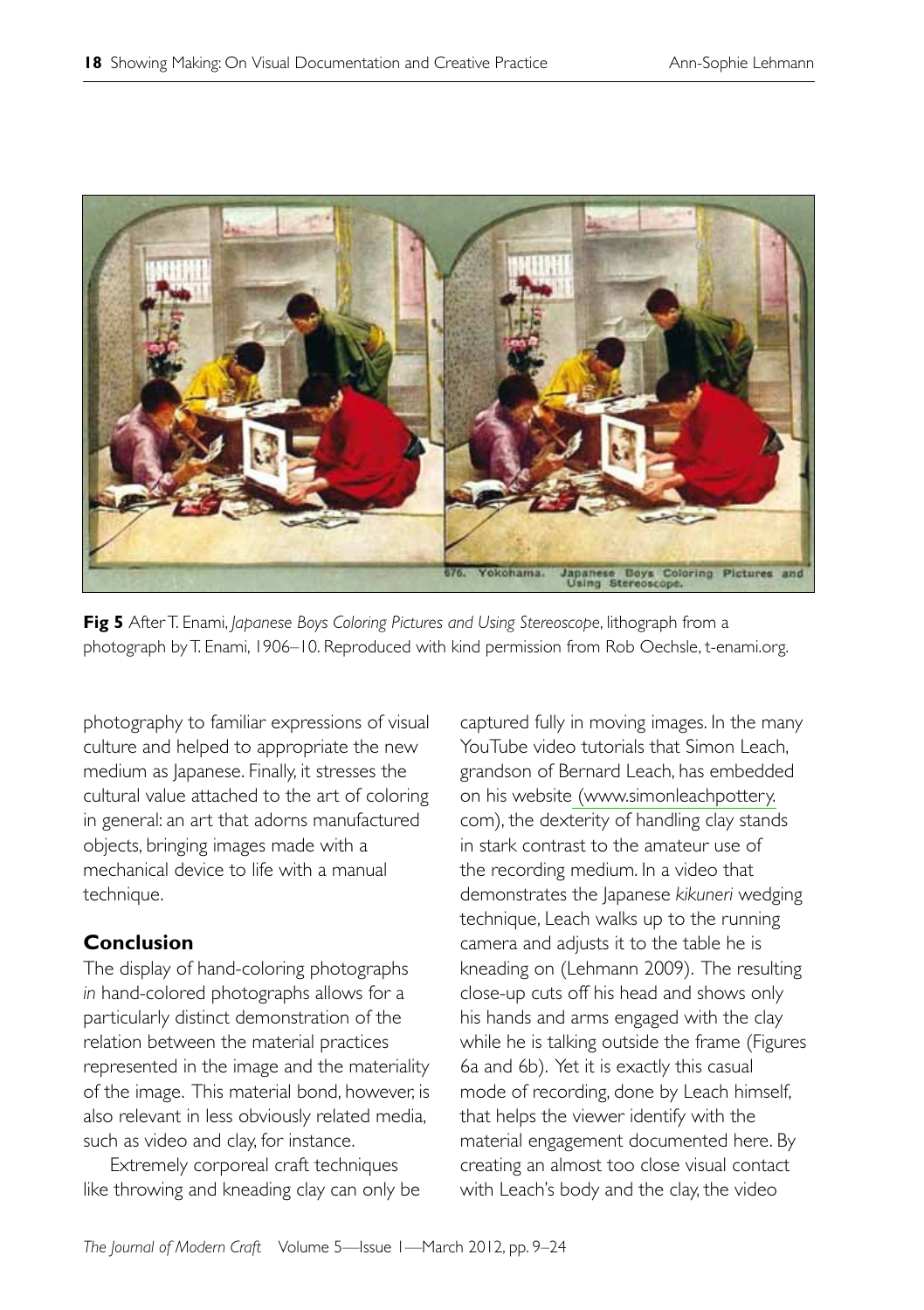#### SIMON LEACH . tips on kneading clay





# $(a)$

# SIMON LEACH . tips on kneading clay



# $(b)$

Fig 6 (a) and (b) Stills from Simon Leach, Tips on Kneading Clay, YouTube Video, uploaded June 20, 2007 (http://www.youtube.com/watch?v=xbolDEdngwY). Reproduced with kind permission from Simon Leach.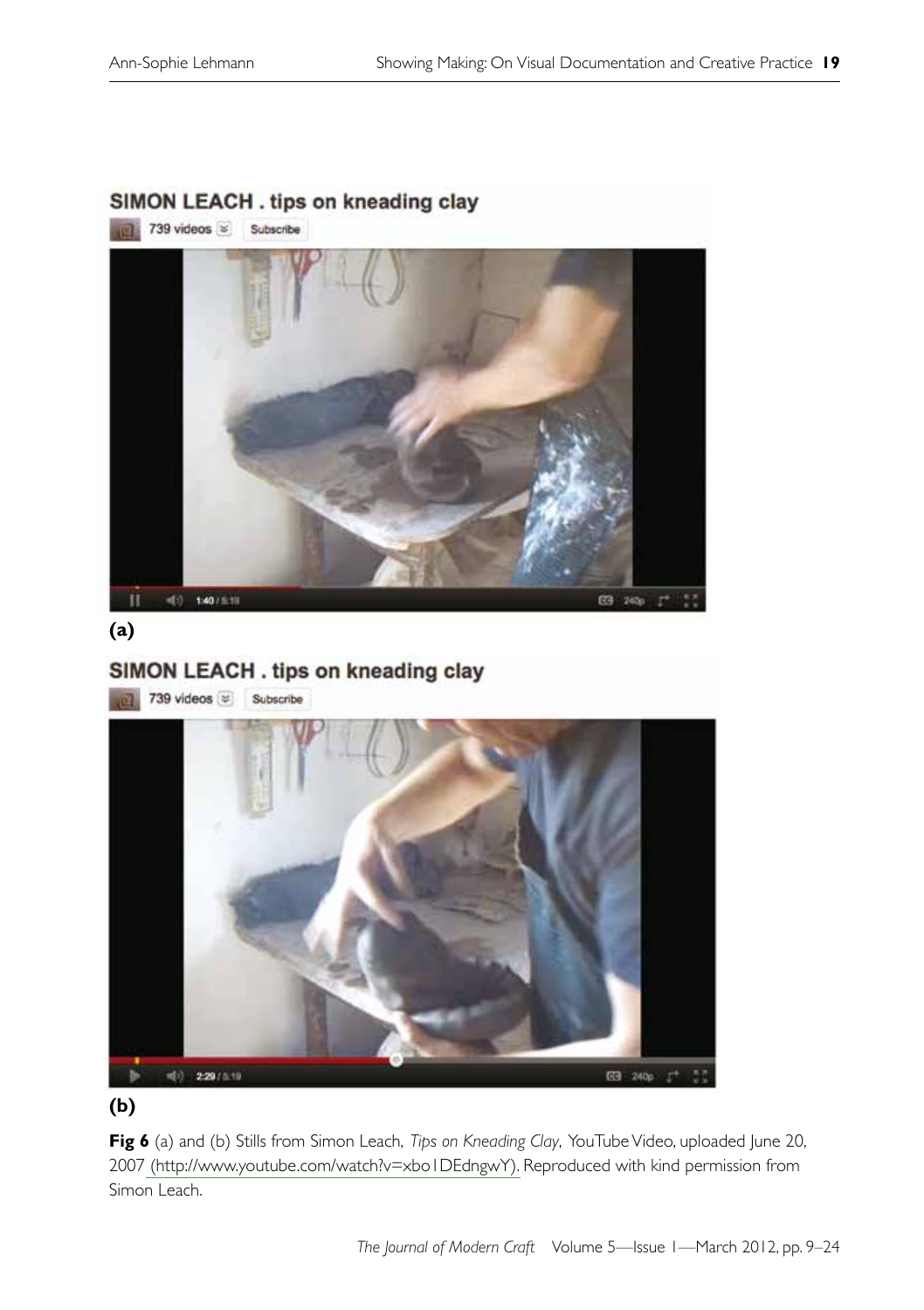images-a bit shaky and not quite in focuscreate a distinct impression of the force and smoothness of the kneading motion. As a consequence, the "hand in the brain" is triggered and the demonstration of Leach's wedging becomes very effective.<sup>14</sup>

Like the hand-colored Japanese photographs, the video images of kneading clay can better be understood if their own materiality is considered alongside the material processes they show. Such a combined study of the imaging of craft and the crafting of images opens up new perspectives for media and craft studies-not only because it can tell us about the cultural, social, and material conditions of making, but because it reminds us that images are an integral part of making in their own right.

#### **Notes**

- I For an overview of recent theoretical concepts in these and related fields, see Boradkar 2010; 17-43; Knappett and Malafouris 2010.
- 2 In Science and Technology Studies and Design Studies there is a strong focus on the political, social, and economic aspects involved in the production of things in industrial settings, yet little attention is paid to the actual procedures of making themselves (Boradkar 2010, esp. 75-101).
- 3 Igor Kopytoff's article "The Cultural Biography of Things" paved the way for a biographical approach to objects. It mentions the initial phase of making as relevant but does not include it in the analysis (Kopytoff 1986).
- 4 The majority of studies is devoted to pictures of the painter at work; an overview is given in Kleinert 2006. The artist's documentary also has a number of studies devoted to it; see Hayward 1998 and Walker 1993. There are a couple of articles on "making-of" features in film (Hediger 2005; Hight 2005) and on instructional pictures (Gombrich 1999; Lopes 2004).
- 5 See the Sixth Discourse of René Descartes. Diotrique (1637). For a modern interpretation of the phenomenon using the example of chalk as an extension of our hand, see lhde 1986.
- 6 This mechanism was the subject of the followup conference to "Showing Making": "Hiding Making-Showing Creation. Strategies in Artistic Practice from the 19th to the 21st Centuries," Teylers Museum, Haarlem/Rijksakademie Amsterdam, January 7-8, 2011.
- 7 For an extended critique of the dominance of immateriality in visual culture, see Ann-Sophie Lehmann, "Das Medium als Mediator. Eine Materialtheorie für Öl(bilder)," Zeitschrift für Ästhetik und Allgemeine Kunstwissenschaft, 57  $(2012).$
- 8 The oeuvre of Enami has only recently been fully rediscovered, documented, and made available by Rob Oechsle on http://www.t-enami.org/. Under the pseudonym Okinawa Soba, Oechsle maintains a photostream on Flickr with highquality digitized photographs by T. Enami (http://www.flickr.com/photos/24443965@N08/). See also Bennett 2006.
- **9** Oechsle has assembled a set of occupational images by Enami on Flickr: "At Work in Old Japan" (http://www. flickr.com/photos/24443965@N08/ sets/72157605714378115/with/2456262266/).
- 10 Before, craft scenes would also be staged outside, where improvised outdoor studios would allow for enough light and the display of messier crafts. These photographs are called shajo, referring to improvised outdoor theater stages. See Clark Worswick, Japan: Photographs, 1854-1905 (New York: Random, 1973).
- II On photographic studio practice in Japan, see Fraser 2009.
- 12 For a view of women coloring photographs see the Metadate Database of Japanese Old Photographs in Bakumatsu-Meiji Period, Nagasaki University Library (http://hikoma.lb.nagasaki-u. ac.jp/en/target.php?id=2366).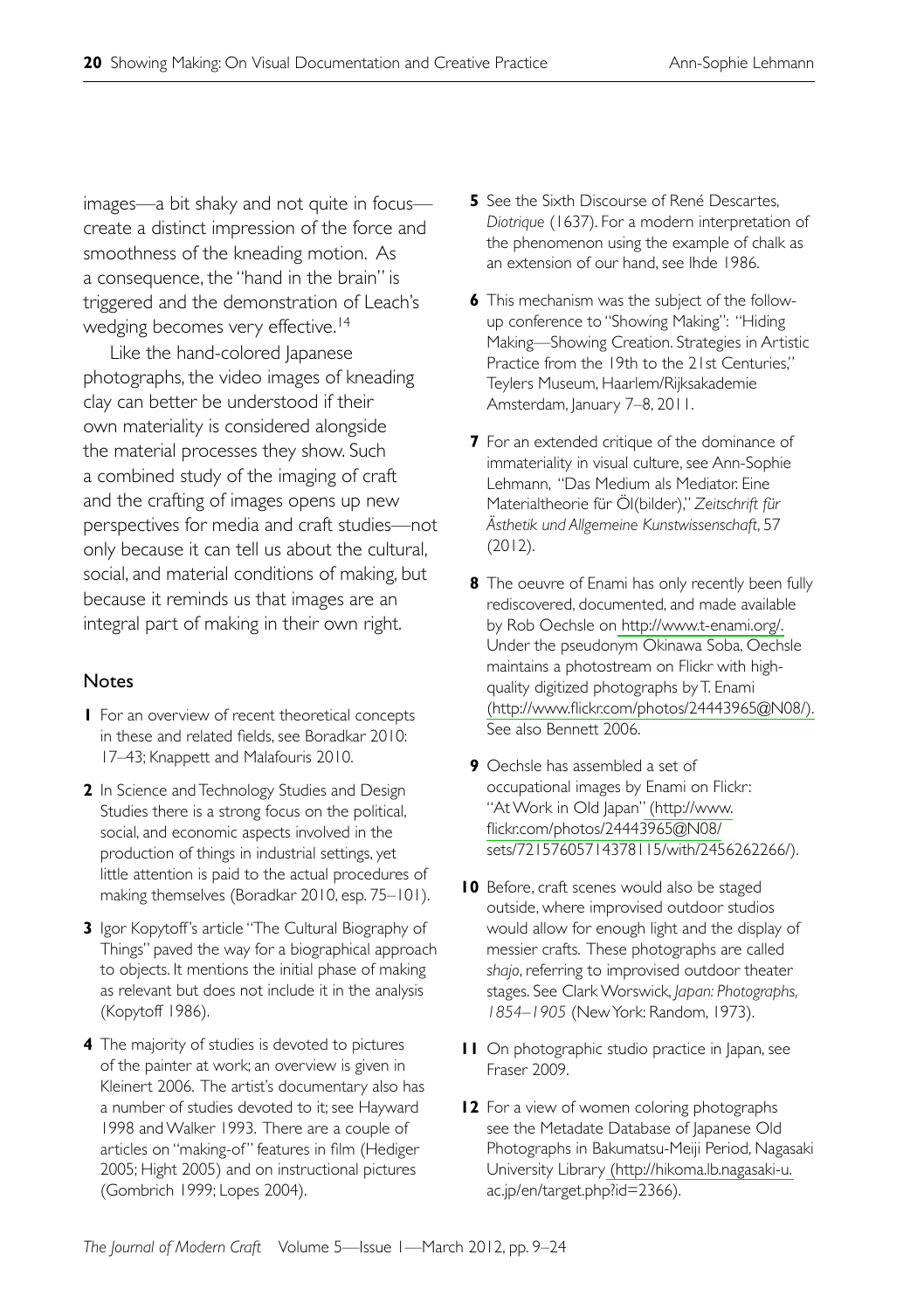- 13 "Geisha Looking at Photographs," assembled by Rob Oechsle, alias Okinawa Soba, on Flickr (http://www.flickr.com/photos/24443965@N08/ sets/72157604139392795/with/2339168371/).
- 14 Vivian Sobchak and Laura Marks describe the phenomenon of bodily identification with moving images as "haptic visuality"; see Vivian Sobchack, Carnal Thoughts: Embodiment and Moving Image Culture (Berkeley, CA: University of California Press, 2004), Laura Marks, "Haptic Visuality: Touching with the Eyes," Frameworks, 02  $(2004): 79 - 82.$

# **References**

Adamson, Glenn. 2007. Thinking through Craft. Oxford: Berg.

Appadurai, Arjun. 1986. The Social Life of Things. Commodities in Cultural Perspective. Cambridge: Cambridge University Press.

Bennett, Terry. 2006. Photography in Japan 1853-1912. Tokyo: Tuttle Publishing.

Bijker, Wiebe E. 2010. "How Is Technology Made?-That Is the Question!" Cambridge Journal of Economics, 34: 63-76.

Bleed, Peter. 2008. "Skill Matters." Journal of Archaeological Method and Theory, 15: 154-66.

Boradkar, Prasad. 2010. Designing Things: A Critical Introduction to the Culture of Objects. Oxford: Berg.

Calvo-Merino, Beatriz et al. 2006. "Seeing or Doing? Influence of Visual and Motor Familiarity in Action Observation." Current Biology, 16: 1905-10.

Cennini, Cennino d'Andrea. 1960. The Craftsman's Handbook [Il libro dell'arte]. Translated and edited by Daniel V. Thompson, Jr. New York: Dover.

Clark, Laurie Beth. 2007. Art Project, "The Everyday Life of Things." Art Department, University of Wisconsin-Madison (http://www. everydaylifeofobjects.net).

Dewey, John. 1934. Art as Experience. New York: Capricorn Books.

Elkins, James. 2008. "On Some Limits of Materiality in Art History." 31: Das Magazin des Instituts für Theorie, 12: 25-30. Special Issue, Taktilität: Sinneserfahrung als Grenzerfahrung, edited by Stefan Neuner and Julia Gelshorn.

Fraser, Karin. 2009. "Studio Practices in Early Japanese Photography: The Tomishige Archive." History of Photography, 33(2): 132-45.

Freedberg, David, and Gallese, Vittorio. 2007. "Motion, Emotion and Empathy in Esthetic Experience." Trends in Cognitive Sciences, 11(5):  $197 - 203$ .

Gell, Alfred. 1998. Art and Agency: An Anthropological Theory. Oxford: Clarendon Press.

Gombrich, Ernst H. 1999. "Pictorial Instructions." In Ernst Gombrich, The Uses of Images: Studies in the Social Function of Art and Visual Communication, pp. 226-39. London: Phaidon.

Harris, Mark (ed.). 2007. Ways of Knowing: New Approaches in the Anthropology of Experience and Learning. Oxford: Berghahn.

Hayward, Philip (ed.). 1998. Picture This: Media Representations of Visual Art and Artists. London: John Libbey.

Hediger, Vinzenz. 2005. "Spaß an harter Arbeit. Der Making-of-Film." In Vinzenz Hediger and Patrick Vonderau (eds), Demnächst in Ihrem Kino. Grundlagen der Filmwerbung und Filmvermarktung, pp. 332-41. Marburg: Schüren.

Henisch, H.K., and Henisch, B. 1996. The Painted Photograph 1839-1914: Origins, Techniques, Aspirations. Philadelphia: The Pennsylvania State University Press.

Herzfeld, Michael. 2007. "Deskilling, 'Dumbing Down,' and the Auditing of Knowledge in the Practical Mastery of Artisans and Academics: An Ethnographer's Response to a Global Problem." In Mark Harris (ed.), Ways of Knowing: New Approaches in the Anthropology of Experience and Learning, pp. 91-111. Oxford: Berghahn.

Hight, Craig. 2005. "Making-of Documentaries on DVD: The Lord of the Rings Trilogy and Special Editions." The Velvet Light Trap, 56(3): 5-17.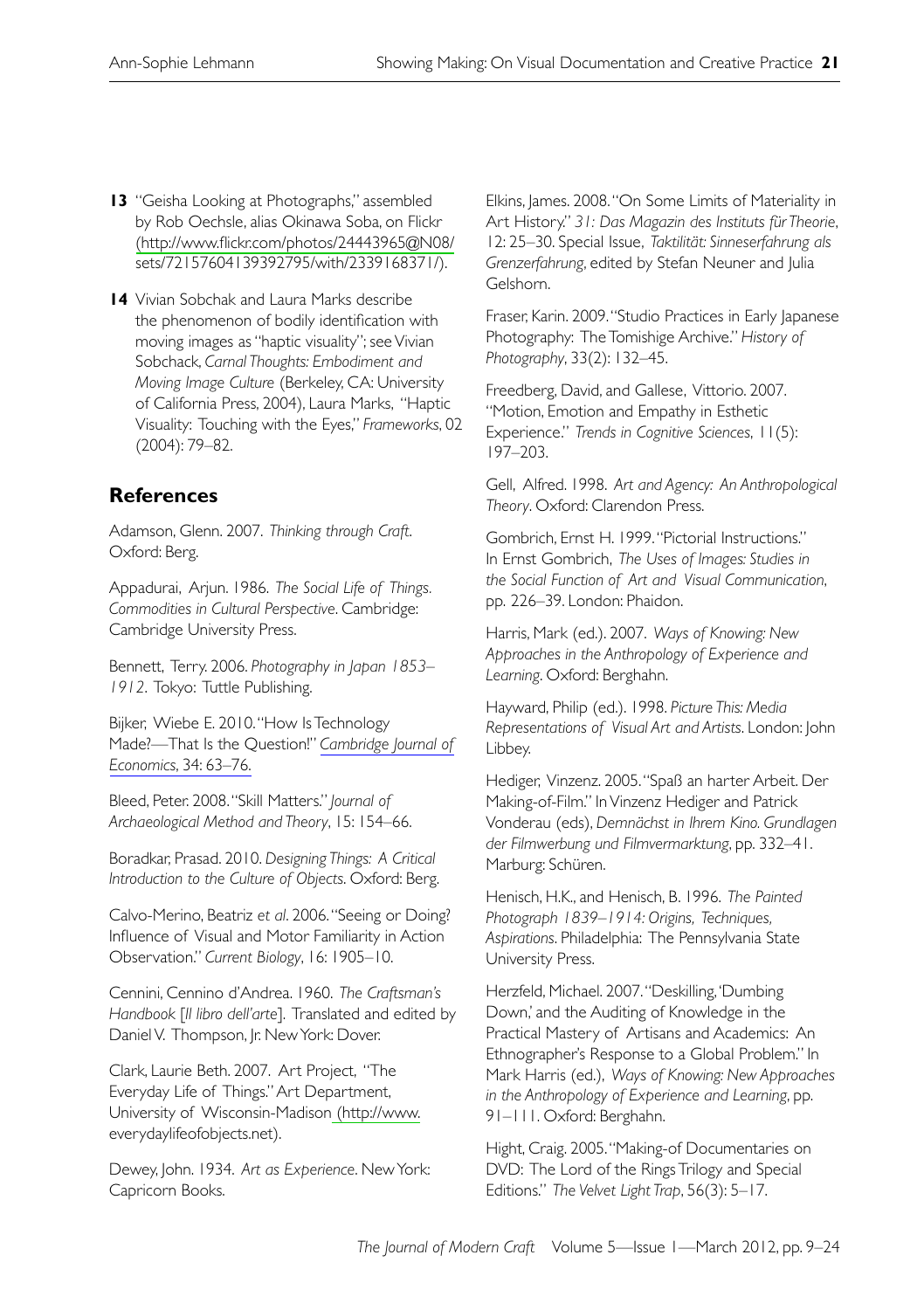Hockley, Allen. 2011. Globetrotters' Japan: People. "Foreigners on the Tourist Circuit in Meiji Japan." MIT Vizualizing Cultures Project (http://ocw.mit.edu/ ans7870/21f/21f.027/gt\_japan\_people/ga1\_essay01. html).

Ihde, Don. 1986. Experimental Phenomenology: An Introduction. New York: New York University Press.

Ingold, Tim. 2010. "The Textility of Making." Cambridge Journal of Economics, 34: 91-102.

Kleinert, Katja. 2006. Atelierdarstellungen in der niederländischen Genremalerei des 17. Jahrhunderts: realistisches Abbild oder glaubwürdiger Schein? Petersberg: Michael Imhof.

Knappett, Carl, and Lambros Malafouris. 2010. "Material and Nonhuman Agency: An Introduction." In Carl Knappett and Lambros Malafouris (eds), Material Agency: Towards a Non-anthropocentric Approach, pp. ix-xix. New York: Springer.

Kopytoff, Igor. 1986. "The Cultural Biography of Things: Commoditization as Process." In Arjun Appadurai (ed.), The Social Life of Things: Commodities in Cultural Perspective, pp. 64-91. Cambridge: Cambridge University Press.

Lacoste, Anne. 2010. Felice Beato: A Photographer on the Eastern Road. Los Angeles, CA: Getty Publications.

Latour, Bruno. 2005. Reassembling the Social: An Introduction to Actor-Network-Theory. Oxford: Oxford University Press.

Lehmann, Ann-Sophie. 2006. "Wat de hand weet. De kunstenaar aan het werk." In Mariette Haveman et al. (eds), Ateliergeheimen, pp. 120-41. Amsterdam, Zutphen: Kunst en Schrijven.

Lehmann, Ann-Sophie. 2008. "Fleshing Out the Body: The 'Colours of the Naked' in Dutch Art Theory and Workshop Practice 1400-1600." In Ann-Sophie Lehmann and Herman Roodenburg (eds), Body and Embodiment in Netherlandish Art (Nederlands Kunsthistorisch Jaarboek/Netherlands Yearbook for the History of Art, 58), pp. 108-31. Zwolle: Waanders.

Lehmann, Ann-Sophie. 2009. "Wedging, Throwing, Dipping and Dragging-How Motions, Tools and

Materials Make Art." In Barbara Baert and Trees de Mits (eds), Folded Stones, pp. 41-60. Leuven: Acco.

Lehmann, Ann-Sophie. 2012. "Bügeln, Töpfern, Zeichnen, oder: How To YouTube." Hamburger Hefte zur Medienkultur. 12: 121-34.

Lopes, Dominic McIver. 2004. "Directive Pictures." The Journal of Aesthetics and Art Criticism, 62(2): 189-96.

Lucchini, Francesco. 2010. "The Material Life of Things Project." Courtauld Institute, London (http:// www.courtauld.ac.uk/researchforum/projects/ materiallifeofthings.shtml).

Malafouris, Lambros, 2010. "At the Potter's Wheel." In Carl Knappett and Lambros Malafouris (eds), Material Agency: Towards a Non-anthropocentric Approach, pp. 19-38. New York: Springer.

Marchand, Trevor. 2007. "Crafting Knowledge: The Role of 'Parsing and Production' in the Communication of Skill-based Knowledge among Masons." In Mark Harris (ed.), Ways of Knowing: New Approaches in the Anthropology of Experience and Learning, pp. 181-202. Oxford: Berghahn.

Nakamura, Fuyubi. 2007. "Creating or Performing Words? Observations on Contemporary Japanese Calligraphy." In Elisabeth Hallam and Tim Ingold (eds), Creativity and Cultural Improvisation, pp. 79-98. Oxford: Berg.

O'Connor, Erin. 2007. "Embodied Knowledge in Glassblowing: the Experience of Meaning and the Struggle Towards Proficiency." Sociological Review, 55:  $126 - 41$ .

Odo, David. 2008. "Unknown Japan: Reconsidering 19th-century Photographs." Rijksmuseum Studies in Photography, vol. 4. Amsterdam: Rijksmuseum.

Oechsle, Rob. 2007-2011. Online Repository T-enami.org.

Risatti, Howard. 2007. A Theory of Craft. Function and Aesthetic Expression. Chapel Hill, NC: The University of North Carolina Press.

Sennett, Richard. 2008. The Craftsman. London: Allen Lane.